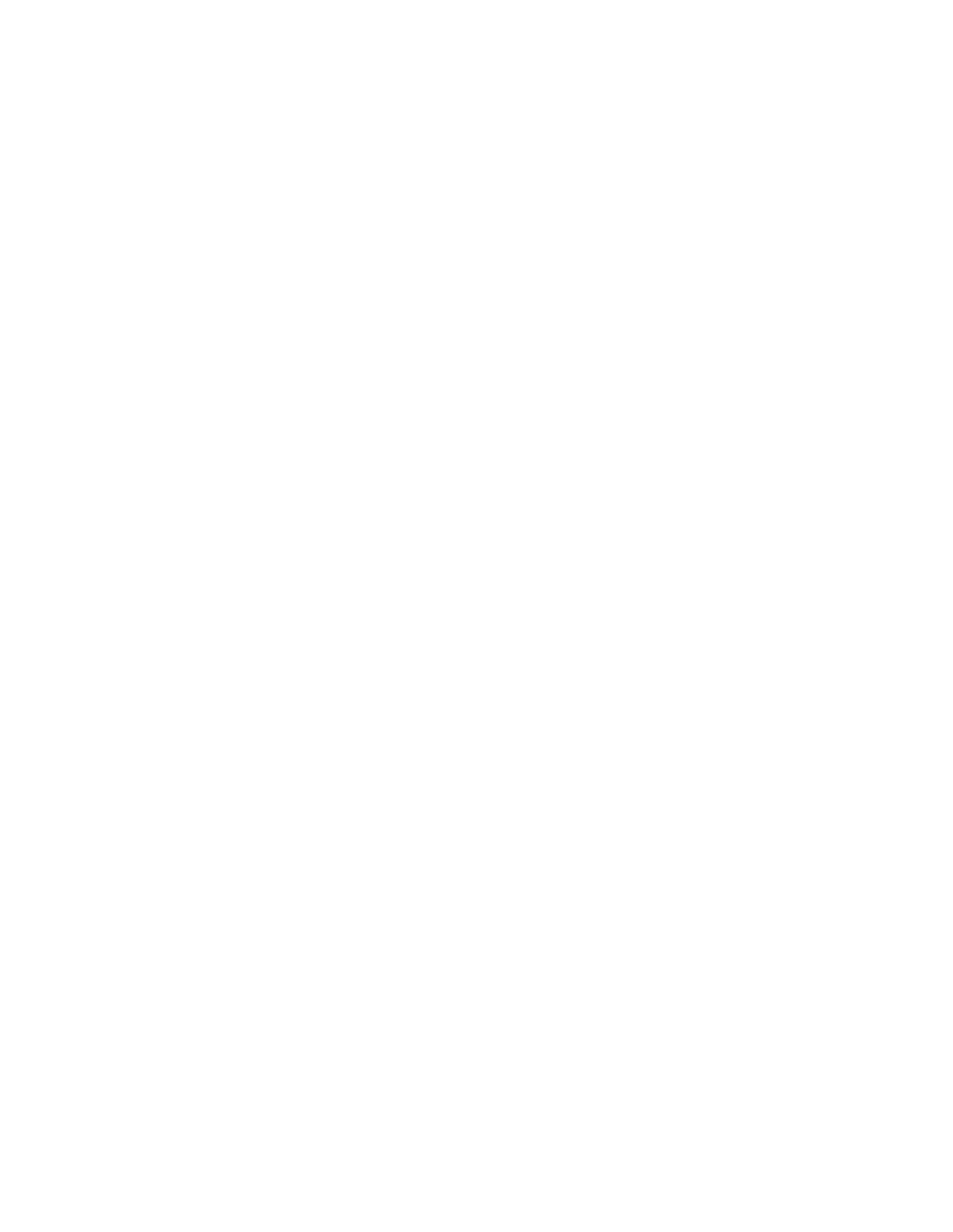### **TABLE OF CONTENTS**

| $\mathbf{1}$                                                                                   |
|------------------------------------------------------------------------------------------------|
|                                                                                                |
| 1.1                                                                                            |
| 1.2                                                                                            |
| 1.3                                                                                            |
| PURPOSE OF AND NEED FOR PROPOSED MILITARY READINESS TRAINING AND TESTING ACTIVITIES 1-4<br>1.4 |
| 1.4.1                                                                                          |
| 1.4.2                                                                                          |
| 1.4.2.1                                                                                        |
| 1.4.2.2                                                                                        |
| 1.4.2.3                                                                                        |
| 1.4.2.4                                                                                        |
| 1.4.3                                                                                          |
| 1.5                                                                                            |
| 1.6                                                                                            |
| 1.6.1                                                                                          |
| 1.6.2                                                                                          |
| 1.6.3                                                                                          |
| 1.7                                                                                            |
| ORGANIZATION OF THIS ENVIRONMENTAL IMPACT STATEMENT/OVERSEAS ENVIRONMENTAL IMPACT<br>1.8       |
|                                                                                                |
| 1.9                                                                                            |
| 1.10                                                                                           |

#### **LIST OF TABLES**

There are no tables in this section.

## **LIST OF FIGURES**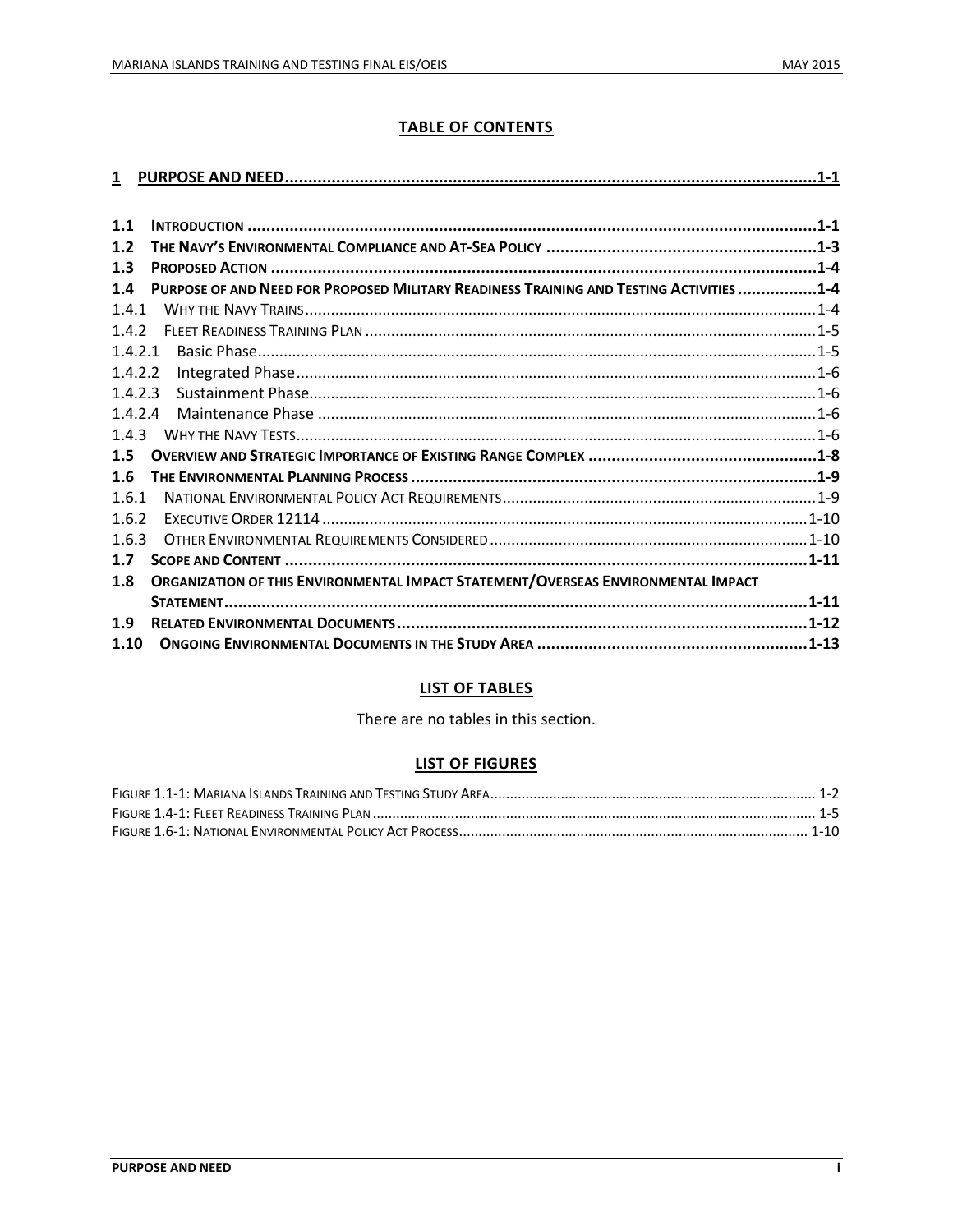This Page Intentionally Left Blank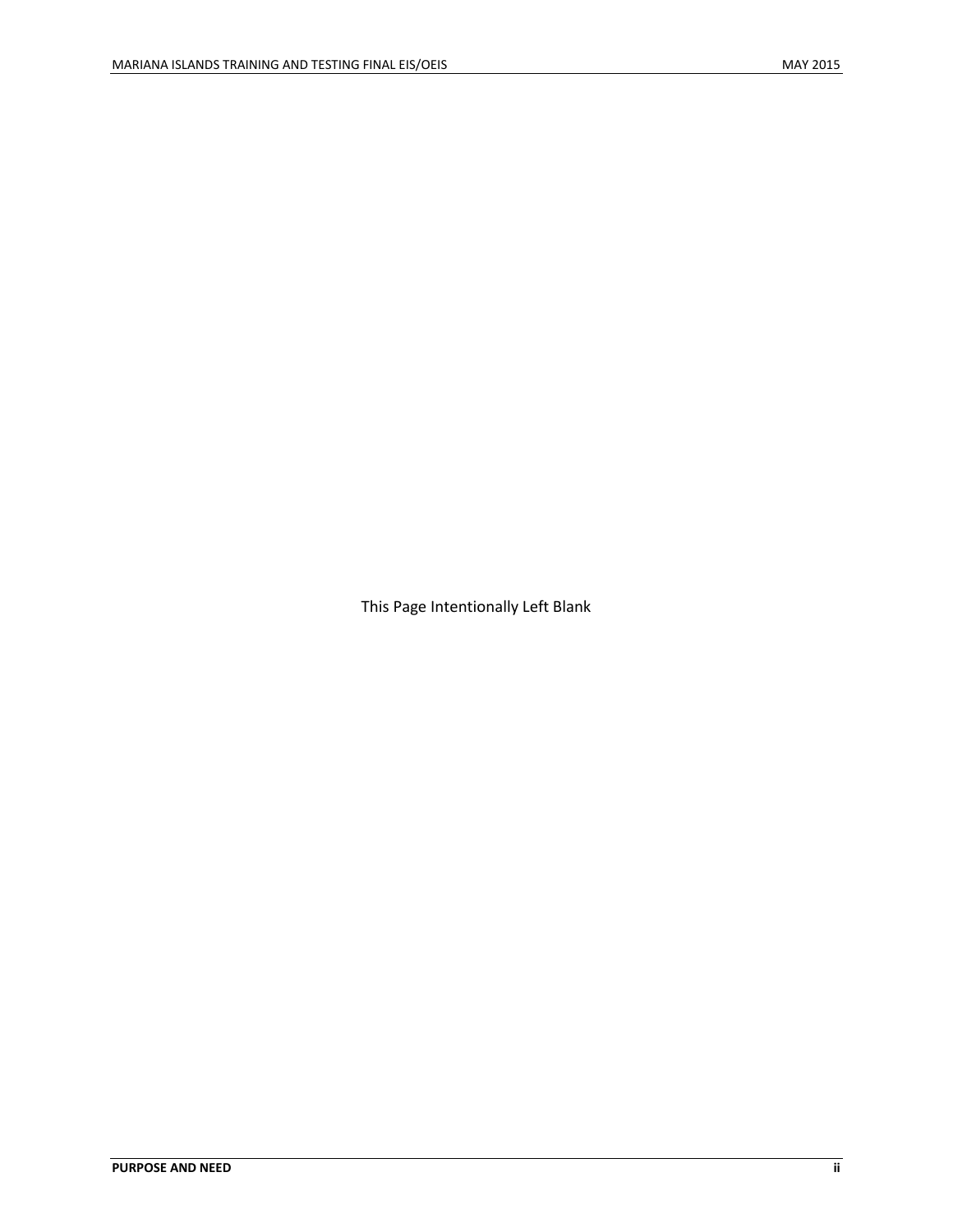# <span id="page-4-0"></span>**1 PURPOSE AND NEED**

## <span id="page-4-1"></span>**1.1 INTRODUCTION**

Major conflicts, terrorism, lawlessness, and natural disasters all have the potential to threaten the national security of the United States. The security, prosperity, and vital interests of the United States are increasingly tied to other nations because of the close relationships between the United States and other national economies. The Department of Defense (DoD), through its military departments (United States [U.S.] Army, U.S. Department of the Navy [Navy] [including U.S. Marine Corps], U.S. Coast Guard,<sup>1</sup> and the U.S. Air Force) carries out training and testing activities to be able to protect the United States against its enemies, as well as to protect and defend the rights of the United States and its allies to move freely on the oceans. The Navy operates on the world's oceans, seas, and coastal areas—the international maritime domain—on which 90 percent of the world's trade and two-thirds of its oil are transported. The majority of the world's population also lives within a few hundred miles of an ocean.

The U.S. Congress, after World War II, established the National Command Authorities to identify defense needs—based on the existing and emergent situations in the United States and overseas that must be dealt with now or may be dealt with in the future. The National Command Authorities, which are comprised of the President, the Secretary of Defense, and their deputized alternates or successors, divide defense responsibilities among services. The heads (secretaries) of each service ensure that military personnel are trained, prepared, and equipped to meet those operational requirements.

Training and testing activities that prepare the Navy and the other services<sup>2</sup> to fulfill their mission to protect and defend the United States and its allies have the potential to impact the environment. These activities may trigger legal requirements identified in a number of U.S. federal environmental laws, regulations, and executive orders.

**Training.** Navy personnel first undergo entry-level (or schoolhouse) training, which varies according to their assigned warfare community (aviation, surface warfare, submarine warfare, and special warfare) and the community's unique requirements. Personnel then train within their warfare community at sea in preparation for deployment; each warfare community has primary mission areas (areas of specialized expertise that involve multiple warfare communities) that overlap with one another, described in detail in Chapter 2 (Description of Proposed Action and Alternatives). The Marine Corps and other services similarly train to support their core capabilities.

**Testing.** The Navy researches, develops, tests, and evaluates new platforms, systems, and technologies.<sup>3</sup> Many tests are conducted in realistic conditions at sea, and can range in scale from testing new software to operating manned-portable devices. Testing activities may occur independently of or in conjunction with training activities. The other services similarly research, develop, test, and evaluate new systems and technologies.

 $\overline{\phantom{a}}$ 

<sup>&</sup>lt;sup>1</sup> The U.S. Coast Guard, a component of the Department of Homeland Security, is an Armed Force of the United States. It is a multi-mission maritime service with regulatory and law enforcement authority, maritime home defense and maritime homeland security responsibility, and environmental response and recovery requirements. The U.S. Coast Guard's overarching mission is to protect the public, environment, and U.S. economic interests in the nation's ports and waterways on the high seas. Mission activities pertain to maritime safety, maritime security, and maritime stewardship including law enforcement, national defense, and natural resources protection.

<sup>&</sup>lt;sup>2</sup> Training and testing activities may include foreign allies and partners. Foreign allies and partners may train along U.S. military forces to ensure seamless interoperability.

<sup>3</sup> Throughout this EIS/OEIS, ships and aircraft may be referred to as "platforms," and weapons, combat systems, sensors, and related equipment may be referred to as "systems."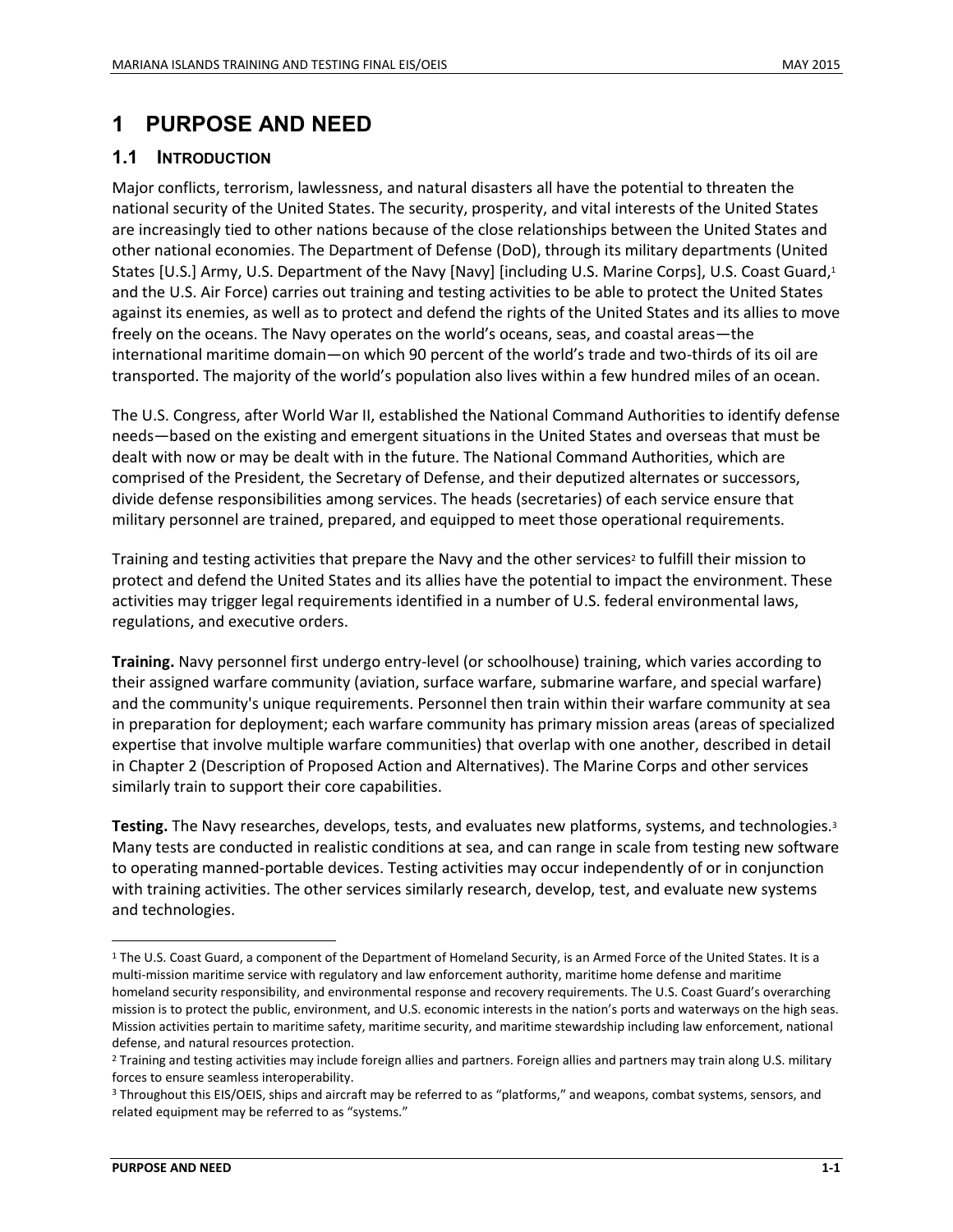The Navy prepared this Environmental Impact Statement (EIS)/Overseas EIS (OEIS) to assess the potential environmental impacts associated with two categories of military readiness activities: training and testing. The Navy also prepared this EIS/OEIS to comply with the National Environmental Policy Act (NEPA) and Executive Order (EO) 12114.

The Study Area in this EIS/OEIS is referred to as the Mariana Islands Training and Testing (MITT) Study Area [\(Figure 1.1-1\)](#page-5-0). The MITT Study Area (984,601 square nautical miles [nm<sup>2</sup>]) includes the existing Mariana Islands Range Complex (MIRC) (497,469 nm<sup>2</sup>), additional areas on the high seas (487,132 nm<sup>2</sup>), and a transit corridor between MIRC and the Hawaii Range Complex (HRC). The Mariana Islands are composed of two U.S. jurisdictions: the Commonwealth of the Northern Mariana Islands (CNMI) and the territory of Guam.



<span id="page-5-0"></span>**Figure 1.1-1: Mariana Islands Training and Testing Study Area**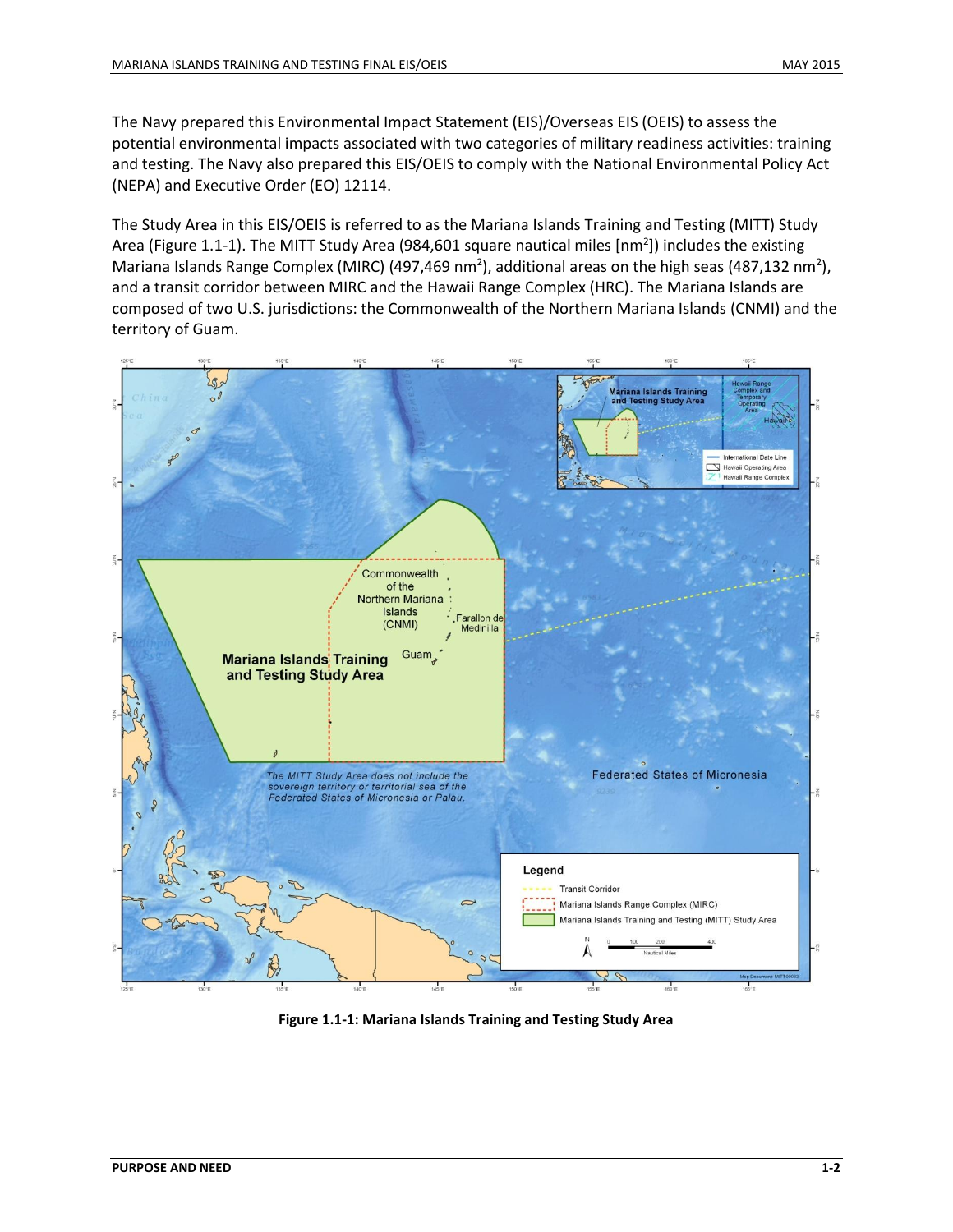## <span id="page-6-0"></span>**1.2 THE NAVY'S ENVIRONMENTAL COMPLIANCE AND AT-SEA POLICY**

In 2000, the Navy completed a thorough review of its environmental compliance requirements for training at sea and instituted a policy designed to comprehensively address them. The policy, known as the "At-Sea Policy," directed, in part, that the Navy develop a programmatic approach to environmental compliance for ranges and operating areas within its areas of responsibility [\(U.S. Department of the](#page-18-0)  [Navy 2000\)](#page-18-0). Ranges affected by the "At-Sea Policy" are designated water areas that are scheduled to conduct training or testing activities. Operating areas affected by the policy are those ocean areas, defined by specific geographic coordinates, used by the Navy to undertake training and testing activities. To meet the requirements of the policy, the Navy developed an updated Concept of Operations for Phase II Environmental Planning and Compliance for Navy Military Readiness and Scientific Research Activities At Sea in September 2010 [\(U.S. Department of the Navy 201](#page-18-0)0d). The concept of operations laid out a plan to achieve comprehensive environmental planning and compliance for Navy training and testing activities at sea.

**Phase I of the planning program.** The first phase of the programmatic approach was accomplished by the preparation and completion of individual or separate environmental documents for each range complex and at-sea training and testing area. Many of these range complexes and at-sea training and testing areas pre-date World War II and have remained in continuous use by naval forces and other services.

The Navy prepared NEPA/EO 12114 documents for the MIRC. The MIRC EIS/OEIS documented training and testing activities in the MIRC, analyzed potential environmental impacts, and supported permit and other requirements under applicable environmental laws, regulations, and EOs. For example, Marine Mammal Protection Act (MMPA) incidental take authorizations (also known as "Letters of Authorization"), issued by the National Marine Fisheries Service (NMFS), were supported by preparation of the MIRC EIS/OEIS. In addition, the MIRC Airspace Environmental Assessment (EA)/Overseas EA was prepared to analyze air space changes to support the training and testing in the MIRC (see Section 1.10, Ongoing Environmental Documents in the Study Area).

**Phase II of the planning program.** The second phase of the planning program will cover activities previously analyzed in Phase I NEPA/EO 12114 documents, and also analyze additional geographic areas including, but not limited to, pierside locations and transit corridors. This EIS/OEIS is part of the second phase of environmental planning documents needed to support the Navy's request to obtain an incidental take authorization from NMFS. The Navy re-evaluated impacts from historically conducted activities and updated the training and testing activities based on changing operational requirements, including those associated with new platforms and systems. The Navy will use this new analysis to comply with and consider all federal and state regulations (e.g., MMPA, Endangered Species Act [ESA], Magnuson Stevens Fisheries Conservation and Management Act, and the Coastal Zone Management Act, as applicable, in all appropriate states and territories).

The MITT EIS/OEIS [\(Figure 1.1-1\)](#page-5-0) combines the geographic scope of the MIRC EIS/OEIS (both land and at sea) and analyzes ongoing, routine at-sea activities that occur during transit between the MIRC and other operating areas. The MIRC is the only Navy range complex in the MITT Study Area. The Navy expanded the geographic scope of the Study Area to analyze the potential environmental impacts of training and testing activities in areas (not covered in previous NEPA documents) where training and testing activities historically occur. The scope of the MITT EIS/OEIS also includes new platforms and weapon systems that were not addressed in previous NEPA/EO 12114 documents.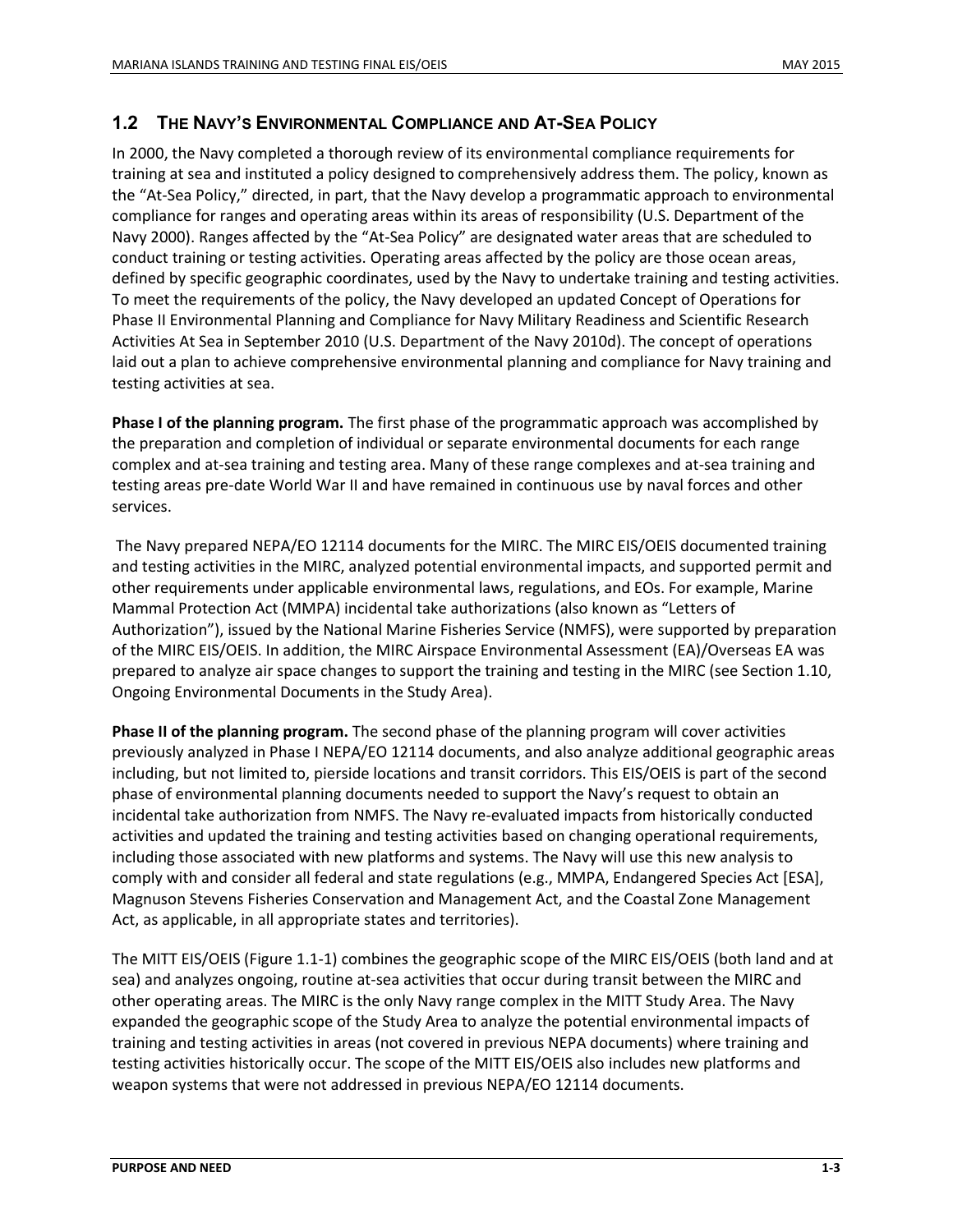## <span id="page-7-2"></span><span id="page-7-0"></span>**1.3 PROPOSED ACTION**

The Navy's Proposed Action, described in detail in Chapter 2 (Description of Proposed Action and Alternatives), is to conduct training and testing activities, including the use of active sonar and explosives<sup>4</sup> in the MIRC, throughout the in-water areas around the MIRC, and the transit corridor between the MIRC and the HRC. The Proposed Action includes activities such as sonar maintenance and gunnery exercises that are conducted concurrently with ship transits and may occur outside the geographic boundaries of Navy range complexes. The Proposed Action also includes pierside sonar activity that is conducted as part of overhaul, modernization, maintenance, and repair activities, as well as land-based training activities on Guam and the CNMI.

## <span id="page-7-1"></span>**1.4 PURPOSE OF AND NEED FOR PROPOSED MILITARY READINESS TRAINING AND TESTING ACTIVITIES**

The purpose of the Proposed Action is to conduct training and testing activities to ensure that the Navy and other Services meet their mission, which is to maintain, train, and equip combat-ready military forces capable of winning wars, deterring aggression, and maintaining freedom of the seas. This mission is achieved in part by conducting training and testing within the Study Area.

The following sections are an overview of the need for military readiness training and testing activities.

## **1.4.1 WHY THE NAVY TRAINS**

Naval forces must be ready for a variety of military operations—from large-scale conflict to maritime security and humanitarian assistance/disaster relief—to deal with the dynamic social, political, economic, and environmental issues that occur in today's world. The Navy supports these military operations through its continuous presence on the world's oceans: the Navy can respond to a wide range of issues because, on any given day, over one-third of its ships, submarines, and aircraft are deployed overseas. Naval forces must be prepared Title 10 of the U.S. Code provides for each of the Services to be organized, trained, and equipped to be capable, in conjunction with the other armed forces, of (1) preserving the peace and security, and providing for the defense of the United States, the Commonwealths and possessions, and any areas occupied by the United States; (2) supporting the national policies; (3) implementing the national objectives; and (4) overcoming any nations responsible for aggressive acts that imperil the peace and security of the United States.

for a broad range of capabilities—from full-scale armed conflict in a variety of different geographic areas<sup>5</sup> to disaster relief efforts<sup>6</sup>—prior to deployment on the world's oceans. To learn these capabilities, personnel must train with the equipment and systems that will achieve military objectives. The training process provides personnel with an in-depth understanding of their individual limits and capabilities; the training process also helps the testing community improve new weapon systems.

Modern weapons bring both unprecedented opportunity and innumerable challenges to the Navy. For example, modern (or smart) weapons are very accurate and help the Navy accomplish its mission with greater precision and far less collateral damage than in past conflicts; however, modern weapons are very complex to use. Military personnel must train regularly with these weapons to understand the capabilities, limitations, and operations of the platform or system. Modern military actions require

 $\overline{\phantom{a}}$ <sup>4</sup> The terms "explosive" and "high explosive" will be used interchangeably throughout the document.

<sup>5</sup> Operation Iraqi Freedom in Iraq and Operation Enduring Freedom in Afghanistan; maritime security operations, including anti-piracy efforts like those in Southeast Asia and the Horn of Africa.

<sup>6</sup> Evacuation of noncombatants from American embassies under hostile conditions, as well as humanitarian assistance/disaster relief like the tsunami responses in 2005 and 2011, and Haiti's earthquake in 2009.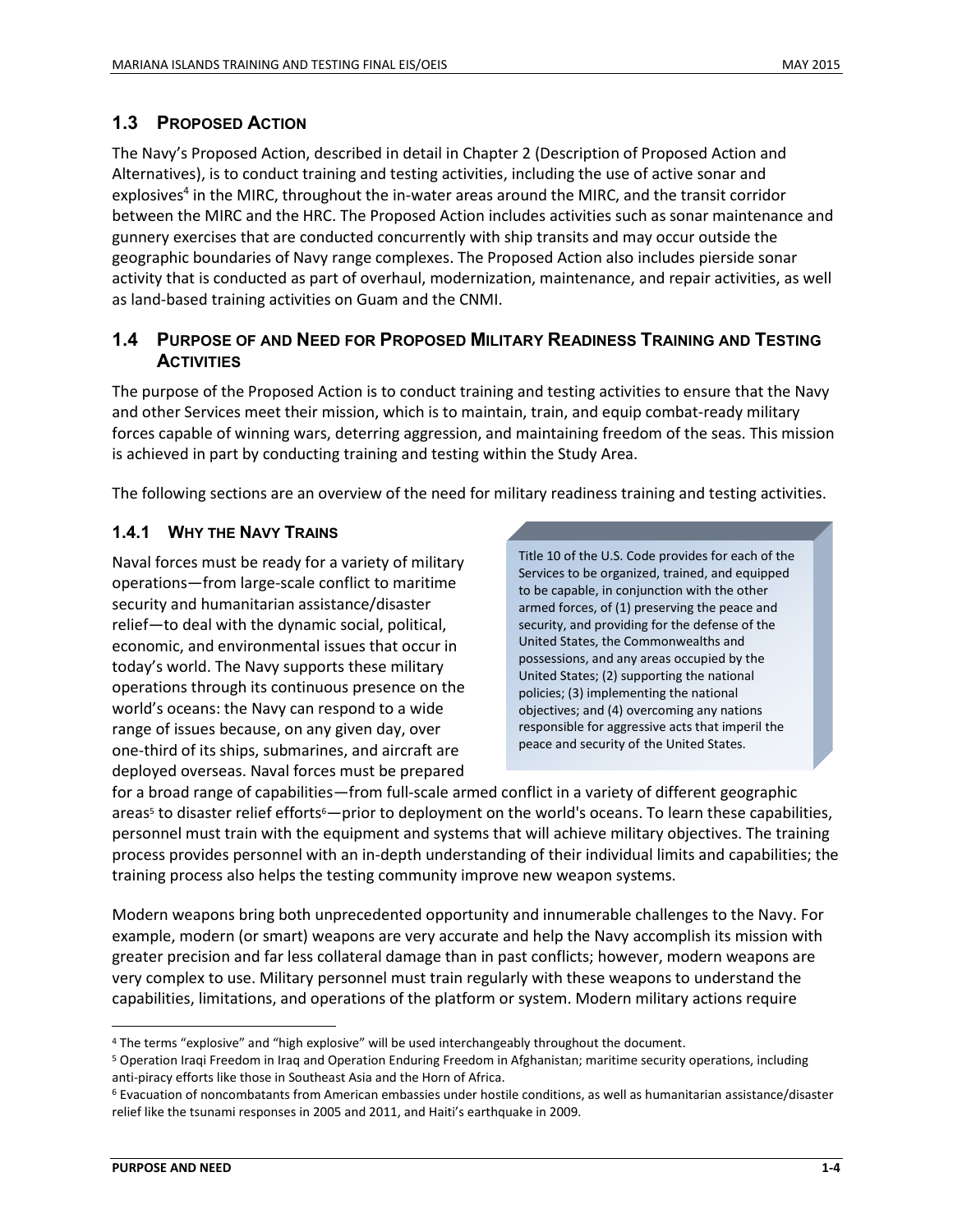teamwork—teamwork that includes the use of various equipment, vehicles, ships, and aircraft between hundreds or thousands of people to achieve success.

Military readiness training and preparation for deployment include everything from teaching basic and specialized individual military skills to intermediate skills or small unit training. As personnel increase in skill level and complete the basic training, they advance to intermediate and larger exercise training activities, which culminate in advanced, integrated training activities composed of large groups of personnel and, in some instances, joint service exercises. 7

Military readiness training must be as realistic as possible to provide the experiences so important to success and survival. While simulators and synthetic training are critical elements of training—to provide early skill repetition and enhance teamwork—there is no substitute for live training in a realistic environment. The range complexes and at-sea training and testing areas have these realistic environments, with sufficient land, sea and airspace vital for safety and mission success. Just as a pilot would not be ready to fly solo after simulator training, a Navy commander cannot allow military personnel to engage in real combat activities based merely on simulator training.

## <span id="page-8-0"></span>**1.4.2 FLEET READINESS TRAINING PLAN**

The Navy developed the Fleet Response Plan to ensure the constant readiness of naval forces. This plan maintains, staffs, and trains naval forces to deploy for missions. The Fleet Response Plan increases the number of personnel and vessels that can be deployed on short notice. For example, the Navy was able to complete an unscheduled deployment of an additional aircraft carrier to the Middle East in January 2007 because of adherence to the Fleet Response Plan. Observance of the Fleet Response Plan allows the Navy to respond to global events more robustly, while maintaining a structured process that ensures continuous availability of trained, ready Navy forces.

The Fleet Readiness Training Plan implements the requirements in the Fleet Response Plan. The Fleet



<span id="page-8-2"></span>

Readiness Training Plan outlines the training activities required for military readiness that prepares Navy personnel for any conflict or operation. The Navy's building-block approach to training is cyclical and qualifies its personnel to perform their assigned missions. Training activities proceed in four phases: basic, integrated, sustainment, and maintenance, as depicted in [Figure 1.4-1.](#page-8-2)

## <span id="page-8-1"></span>**1.4.2.1 Basic Phase**

The basic phase consists of training exercises performed by individual ships and aircraft; it is characterized mostly as unit level training. Fundamental combat skills are learned and practiced during this phase. Operating area and range support requirements for unit level training are relatively modest in size compared to large-scale, major exercises. Training exercises with two or more units (ships, aircraft, or both), known as coordinated unit level training exercises, are also included in the basic

 $\overline{\phantom{a}}$ 

<sup>7</sup> Large group exercises may include carrier strike groups and expeditionary strike groups. Joint exercises may be with other U.S. services and other nations.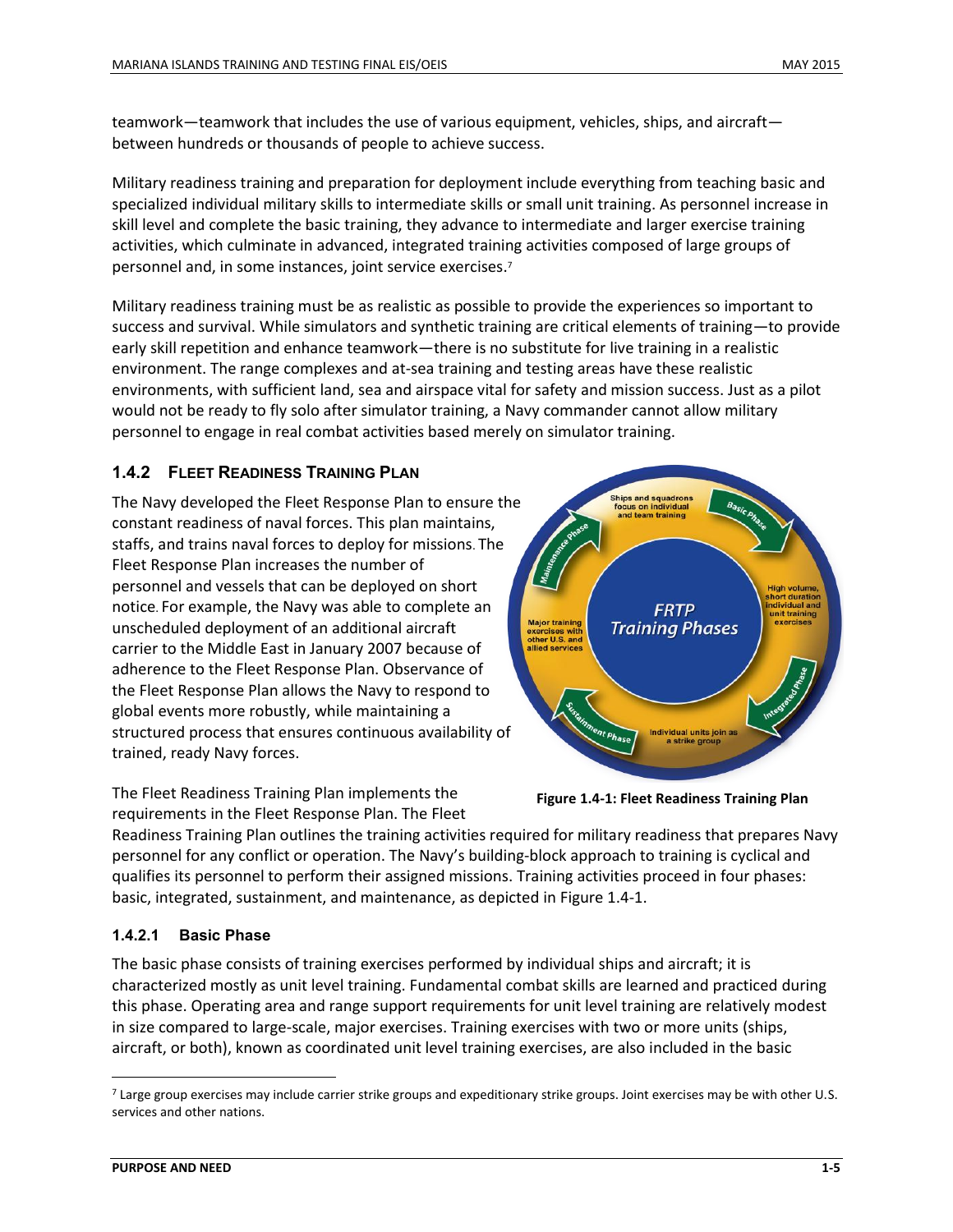phase. These training exercises further refine the basic, fundamental skills while increasing difficulty through coordination with other units.

Access to local range complexes and at-sea training and testing areas in proximity to the locations where Sailors and Marines are stationed reduces the amount of travel time and training costs.

#### <span id="page-9-0"></span>**1.4.2.2 Integrated Phase**

The integrated phase combines the units involved in the basic, coordinated unit level training into strike groups. Strike groups are composed of multiple ships and aircraft. Strike group skills and proficiencies are developed and evaluated through major exercises. The integrated phase concludes when the strike group is certified for deployment, meaning that the strike group demonstrated the skills and proficiencies across the entire spectrum of warfare that may be needed during deployment.

Major exercises in this phase require access to large, relatively unrestricted ocean at-sea training and testing areas, multiple targets, and unique range attributes (oceanographic features, proximity to naval bases, and land-based targets).

#### <span id="page-9-1"></span>**1.4.2.3 Sustainment Phase**

The strike group needs continued training activities to maintain its skills after certification for deployment in the integrated phase; these continued training activities fall within the sustainment phase. Sustainment phase activities provide strike groups additional training, as well as the ability to evaluate new and developing technologies and new tactics.

Similar to the integrated phase, sustainment exercises require access to large, relatively unrestricted ocean training and testing areas, and unique range attributes to support the scenarios.

#### <span id="page-9-2"></span>**1.4.2.4 Maintenance Phase**

Naval forces enter the maintenance phase after forces return from deployment. Maintenance may involve relatively minor repair or major overhaul depending on the system and its age. The maintenance phase also includes testing of a ship's systems; these tests may take place pierside or at sea. Naval forces re-enter the basic phase upon completion of the maintenance phase.

### <span id="page-9-3"></span>**1.4.3 WHY THE NAVY TESTS**

The Navy's research and acquisition community conducts military readiness activities that involve testing. The Navy tests ships, aircraft, weapons, combat systems, sensors and related equipment, and conducts scientific research activities to achieve and maintain military readiness. The fleet identifies military readiness requirements to support its mission; the Navy's research and acquisition community, including the Navy's systems commands and associated scientific research organizations, provide Navy personnel with ships, aircraft, weapons, combat systems, sensors, and related equipment. The Navy's research and acquisition community is responsible for researching, developing, testing, evaluating, acquiring, and delivering modern platforms and systems to the fleet—and supporting the systems throughout their life. The Navy's research and acquisition community is responsible for furnishing high-quality platforms, systems, and support matched to the requirements and priorities of the fleet, while providing the necessary high return on investment by the American taxpayer.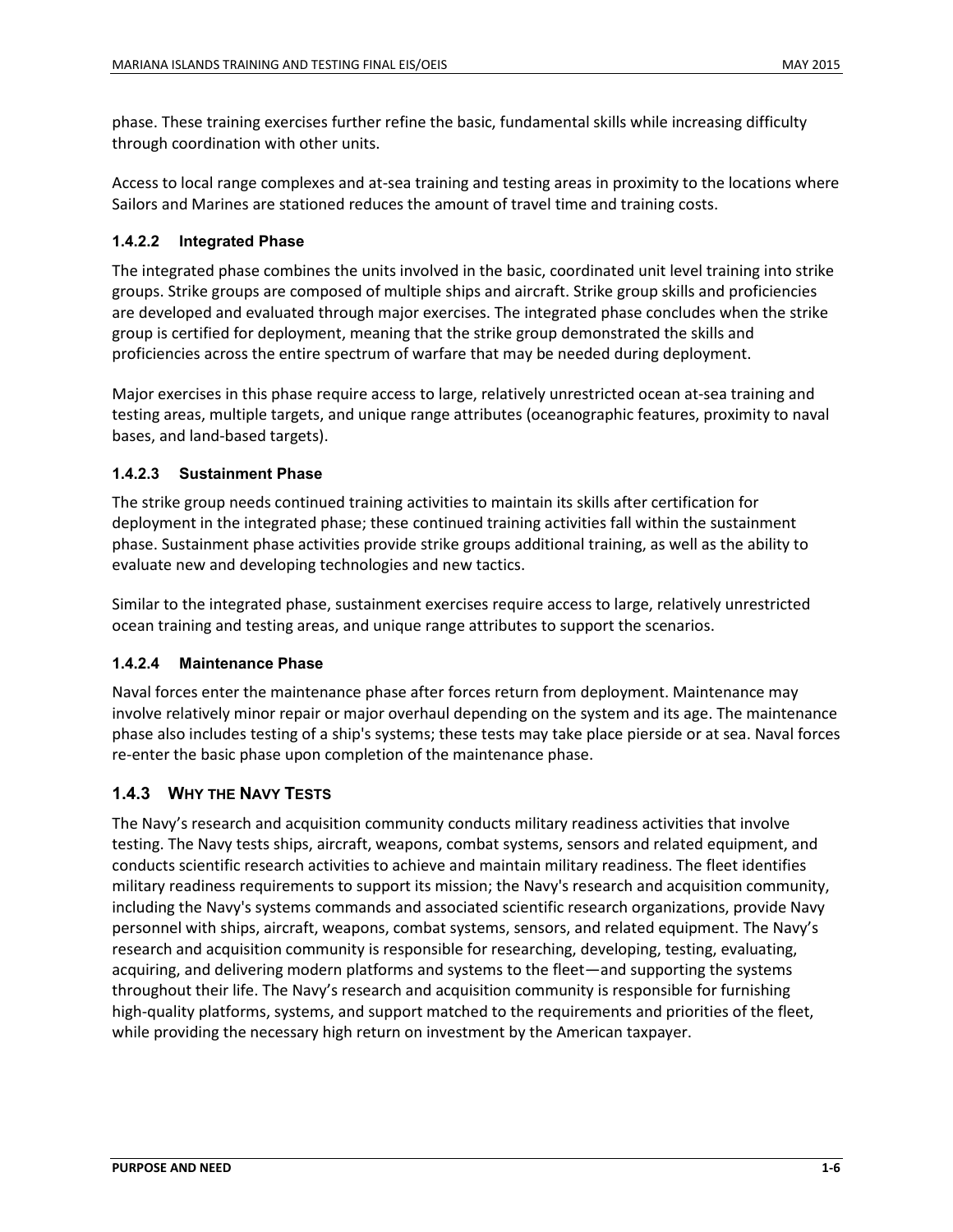The Navy's research and acquisition community includes the following:

- The Naval Air Systems Command, which develops, acquires, delivers, and sustains aircraft and systems with proven capability and reliability to ensure Sailors achieve mission success
- The Naval Sea Systems Command, which develops, acquires, delivers, and maintains surface ships, submarines, and weapon system platforms that provide the right capability to the Sailor
- The Space and Naval Warfare Systems Command, which provides the Sailor with knowledge superiority by developing, delivering, and maintaining effective, capable, and integrated command, control, communications, computer, intelligence, and surveillance systems
- The Office of Naval Research, which plans, fosters, and encourages scientific research that promotes future naval seapower and enhances national security
- The Naval Research Laboratory, which conducts a broad program of scientific research, technology, and advanced development to meet the complex technological challenges of today's world

The Navy's research and acquisition community, in cooperation with private companies, designs, tests and builds components, systems, and platforms to address requirements identified by the fleet. Private companies are contracted to assist the Navy in acquiring the platform, system, or upgrade. The Navy's research and acquisition community must test and evaluate the platform, system, or upgrade to validate whether it performs as expected and to determine whether it is operationally effective, suitable, survivable, and safe for its intended use by the fleet.

Testing performed by the Navy's research and acquisition community can be categorized as scientific research testing, private contractor testing, developmental testing and operational testing (including lot acceptance testing), fleet training support, follow-on test and evaluation, and maintenance and repair testing. Fleet training activities often offer the most suitable environment for testing a system because training activities are designed to accurately replicate operational conditions. System tests, therefore, are often embedded in training activities such that it would be difficult for an observer to differentiate the two activities.

- **Scientific research testing.** Navy testing organizations conduct scientific research to evaluate emerging threats or technology enhancement before development of a new system. As an example, testing might occur on a current weapon system to determine if a newly developed technology would improve system accuracy or enhance safety to personnel.
- **Private contractor testing.** Contractors are often required to conduct performance and specification tests prior to delivering a system or platform to the Navy. These tests may be conducted on a Navy range, in a Navy at-sea training and testing area, or seaward of ranges and at-sea training and testing areas; these tests are sometimes done in conjunction with fleet training activities.
- **Developmental testing.** A series of tests are conducted by specialized Navy units to evaluate a platform or system's performance characteristics and to ensure that it meets all required specifications.
- **Operational testing.** Operations are conducted with the platform or system as it would be used by the fleet and other services.
- **Fleet training support.** Systems still under development may be integrated on ships or aircraft for testing. If training has not been developed for use of a particular system, the Navy's systems commands may support the fleet by providing training on the operation, maintenance, and repair of the system during developmental testing activities.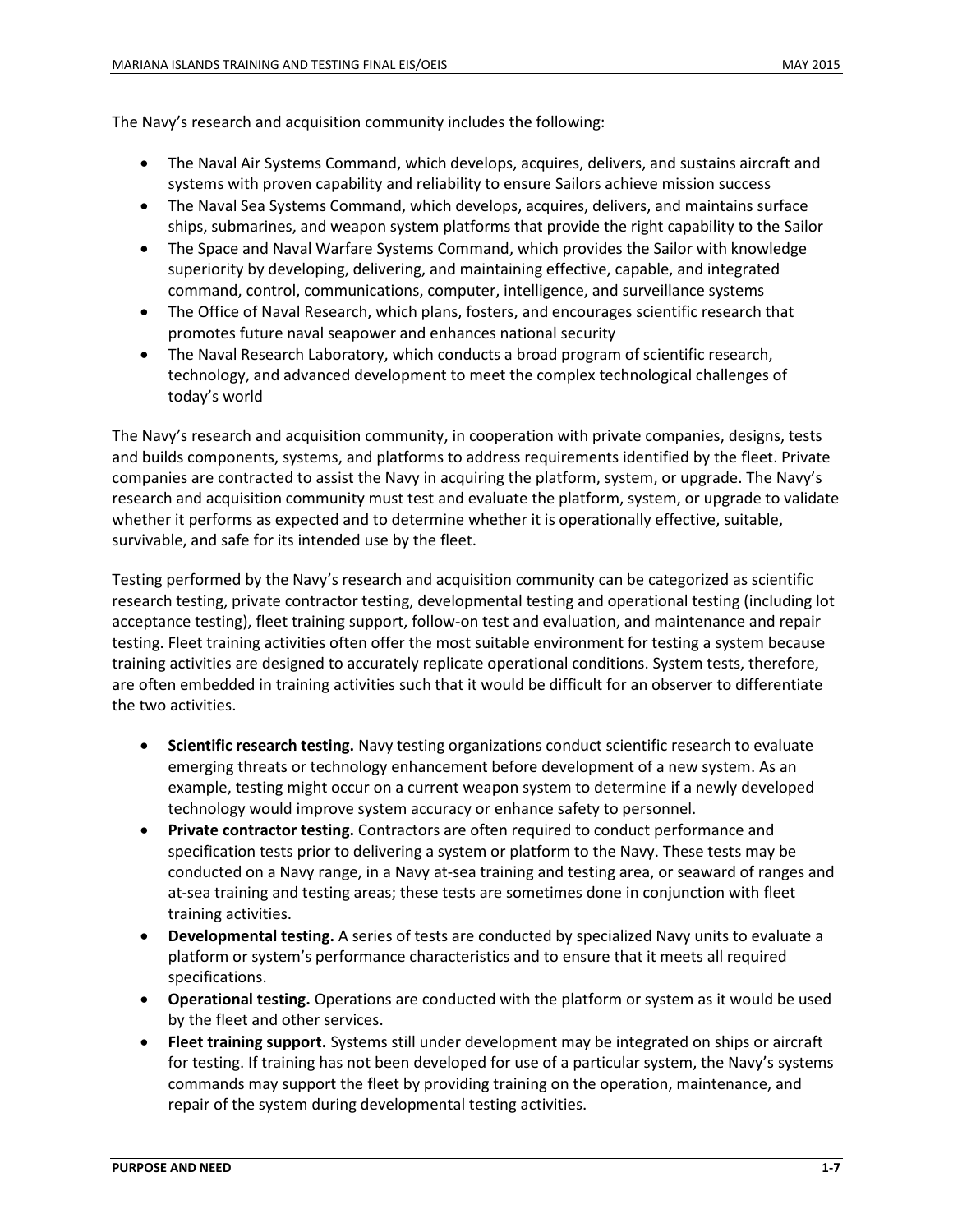- **Follow-on test and evaluation.** A follow-on test and evaluation phase occurs when a platform receives a new system, after a significant upgrade to an existing system, or when the system failed to meet contractual performance specifications during previous testing. Tests similar to those conducted during the developmental testing or operational testing phase are conducted again, as needed, to ensure that the modified or new system meets performance requirements and does not conflict with existing platform systems and subsystems.
- **Maintenance and repair testing.** Following periodic maintenance, overhaul, modernization, or repair of systems, testing of the systems may be required to assess performance. These testing activities may be conducted at shipyards or Navy piers.

Preparatory checks of a platform or system-to-be-tested are often made prior to actual testing to ensure the platform or system is operating properly. This preparatory check is similar to checking the wipers and brakes on a car before taking a trip. These checks are done to ensure everything is operating properly before expending the often-considerable resources involved in conducting a full-scale test. For example, the MH-60 helicopter program often conducts a functional check of its dipping sonar system in a nearshore bay before conducting a more rigorous test of the sonar system farther offshore. Pierside platform and system checks are conducted during Navy repair and construction activities and are essential to ensure safe operation of the platform or system at sea.

The Navy uses a number of different testing methods, including computer simulation and analysis, throughout the development of platforms and systems. Although simulation is a key component in the development of platforms and systems, it cannot provide information on how a platform or system will perform or whether it will be able to meet performance and other specification requirements in the environment in which it is intended to operate without comparison to actual performance data. For this reason, platforms and systems must undergo at-sea testing at some point in the development process. Thus, like the fleet, the research and acquisition community requires access to large, relatively unrestricted ocean training and testing areas, multiple strike targets, and unique range attributes to support its testing requirements. Navy platforms and systems must be tested and evaluated within the broadest range of operating conditions available (e.g., bathymetry, topography, geography) because Navy personnel must be capable of performing missions within the wide-range of conditions that exist worldwide. Furthermore, Navy personnel must be assured that platforms and systems will meet performance specifications in the real-world environment in which they will be operated.

## <span id="page-11-0"></span>**1.5 OVERVIEW AND STRATEGIC IMPORTANCE OF EXISTING RANGE COMPLEX**

The Navy historically uses the MITT Study Area (which includes the MIRC) for training and testing. This area has been designated by the Navy as a "range complex." A range complex is a set of adjacent areas of sea space, undersea space, land ranges, and overlying airspace delineated for military training and testing activities. Range complexes provide controlled and safe environments where military ship, submarine, and aircraft crews can train in realistic conditions. The combination of undersea ranges and operating areas with land training ranges, safety landing fields, and nearshore amphibious landing sites is critical to realistic training, and allows electronics on the range to capture data on the effectiveness of tactics and equipment—data that provide a feedback mechanism for training evaluation.

Systems commands also require access to a realistic environment to conduct testing. The systems commands frequently conduct tests on fleet range complexes and use fleet assets to support the testing, while fleet assets alternately support testing activities on test ranges; however, there are no dedicated test ranges within the MITT Study Area. Thus, the MITT Study Area must provide the flexibility to meet diverse testing requirements, given the wide range of various advanced platforms and systems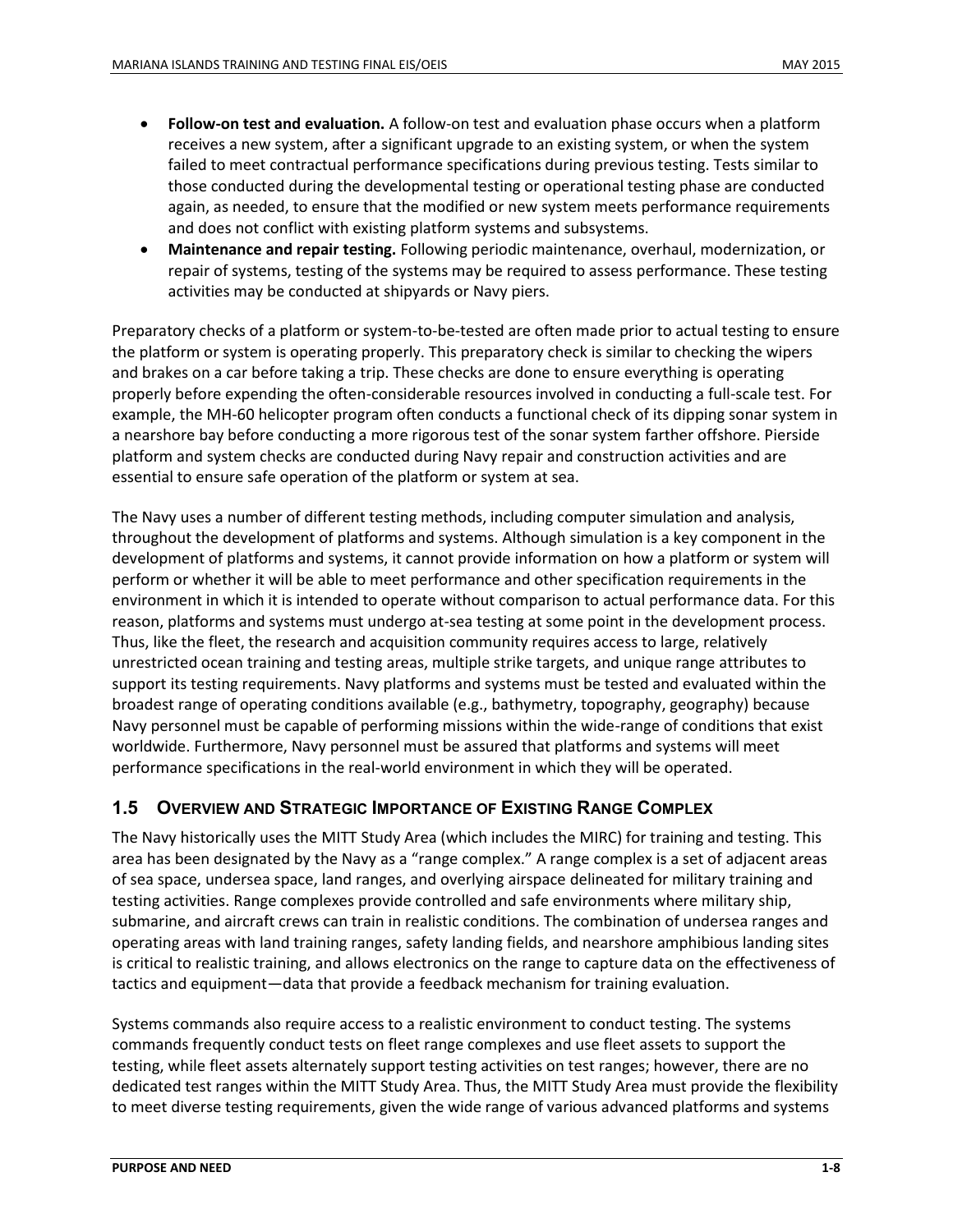and proficiencies that the fleets and systems commands must demonstrate before certification for deployment.

The MITT Study Area is characterized by a unique combination of attributes that make it a strategically important range complex for the services. These attributes include the following:

- Location within and adjacent to U.S. territory
- Ranges and operating areas on the islands of Guam, Rota, Saipan, Tinian, and Farallon de Medinilla (FDM)
- Expansive airspace, surface sea space, and underwater sea space
- Authorized use of multiple types of explosive and non-explosive ordnance on FDM
- Support for all Navy warfare areas and numerous other service roles, missions, and tactical tasks
- Support to homeported service units based at military installations on Guam and the CNMI
- Training support for deployed forces
- Ability to conduct joint and combined force exercises<sup>8</sup>
- Rehearsal area for Western Pacific contingencies

Due to the strategic location of Guam and the CNMI, and DoD's ongoing reassessment of the Western Pacific military alignment, there has been a dramatic increase in the importance of the MIRC as a training and testing venue and its capabilities to support required military training.

### <span id="page-12-0"></span>**1.6 THE ENVIRONMENTAL PLANNING PROCESS**

The Navy undertakes environmental planning for major Navy actions in accordance with applicable laws, regulations, and EOs. The two frameworks for environmental planning are the NEPA of 1969 and EO 12114. Congress enacted NEPA to ensure Federal agency planning and decision-making include consideration of environmental issues. Regulations for Federal agency implementation of the act were established by the President's Council on Environmental Quality. NEPA requires that federal agencies prepare an EIS if an agency's proposed action might significantly affect the quality of the human environment. As discussed in greater detail below, the Navy analyzes environmental effects and actions within 12 nautical miles (nm) under NEPA and those effects occurring beyond 12 nm under the provisions of EO 12114.

#### <span id="page-12-1"></span>**1.6.1 NATIONAL ENVIRONMENTAL POLICY ACT REQUIREMENTS**

The first step in the NEPA process [\(Figure 1.6-1\)](#page-13-2) for an EIS is to prepare a Notice of Intent to develop an EIS. The Notice of Intent is published in the *Federal Register* and provides an overview of the proposed action and the scope of the EIS. The Notice of Intent is also the first step in engaging the public.

Scoping is an early and open process for developing the "scope" of issues to be addressed in an EIS and for identifying significant issues related to a proposed action. The scoping process for an EIS is initiated by publication of the Notice of Intent in the *Federal Register* and local newspapers. During scoping, the public helps define and prioritize issues through public meetings and written comments.

 $\overline{a}$ 

<sup>8</sup> Joint and combined force exercises may include non-U.S. Forces.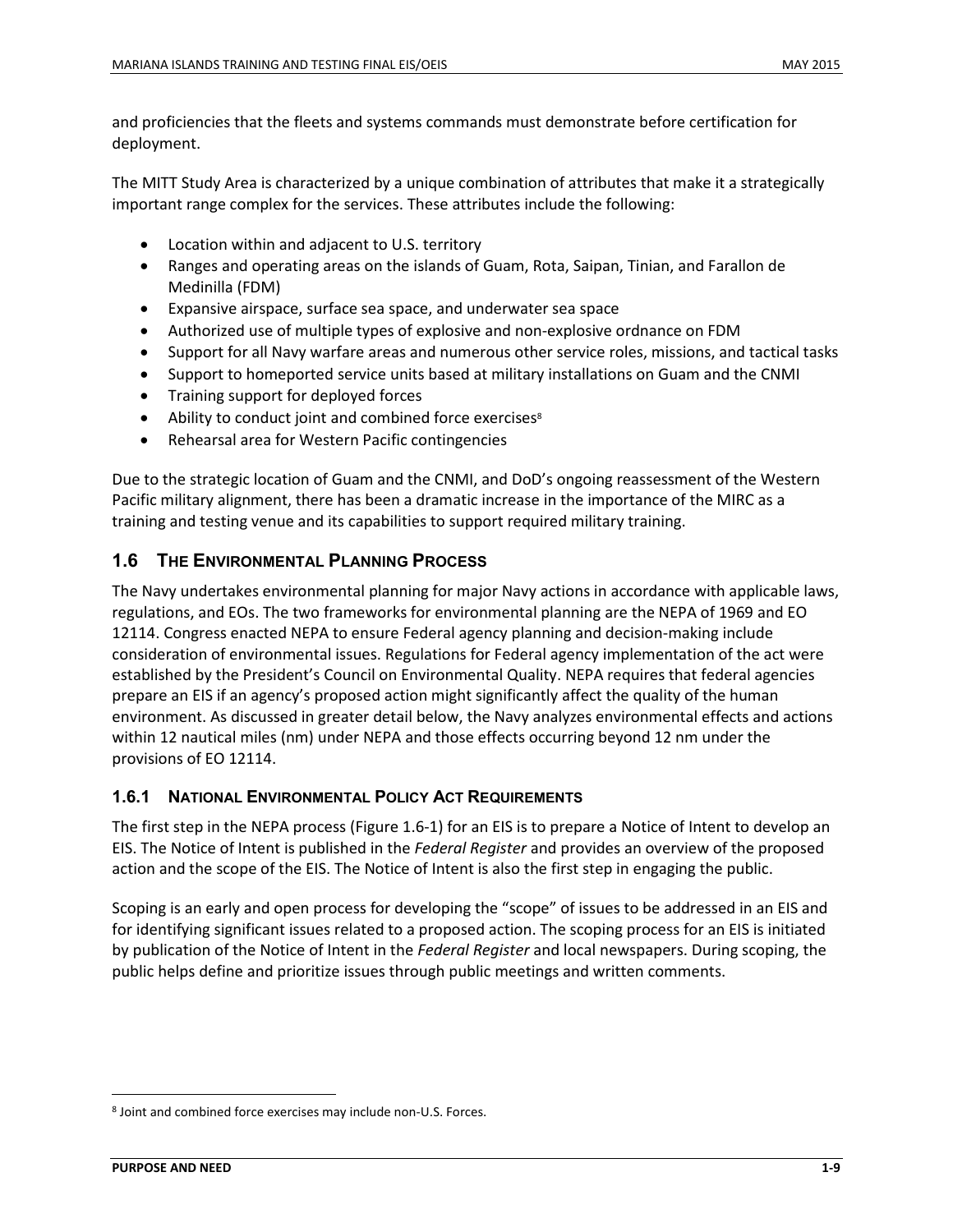The Final EIS addresses all public comments received on the Draft EIS. Responses to public comments may include correction of data, clarifications of and modifications to analytical approaches, and inclusion of additional data or analyses. In addition, the Final EIS/OEIS considers and incorporates any new relevant science that has become available since the Draft EIS/OEIS.

Finally, the decision-maker will issue a Record of Decision (ROD), no earlier than 30 days after a Final EIS is made available to the public.

## <span id="page-13-0"></span>**1.6.2 EXECUTIVE ORDER 12114**

Executive Order 12114, *Environmental Effects Abroad of Major Federal Actions*, in parallel with NEPA through a Draft OEIS and a Final OEIS, directs federal agencies to provide for informed environmental decision-making for major federal actions outside the United States and its territories. Presidential Proclamation 5928, issued 27 December 1988, extended the exercise of U.S. sovereignty and jurisdiction under international law to 12 nm; however, the proclamation expressly provides that it does not extend or otherwise alter existing federal law or any associated jurisdiction, rights, legal interests, or obligations. Thus, as a matter of policy, the Navy analyzes environmental effects and actions within 12 nm under NEPA (an EIS) and those effects occurring beyond 12 nm under the provisions of EO 12114 (an OEIS). DoD Directive 6050.7, *Environmental Effects Abroad of Major Department of Defense Actions* and 32 Code of Federal Regulations (C.F.R.), Part 187, *Environmental Effects Abroad of Major Department of Defense Actions*, provides policy and procedures to enable DoD officials to be informed and take account of environmental considerations when authorizing or approving certain major federal actions that do significant harm to the environment of places outside the United States.

## <span id="page-13-2"></span><span id="page-13-1"></span>**1.6.3 OTHER ENVIRONMENTAL REQUIREMENTS CONSIDERED**

The Navy must comply with all applicable federal environmental laws, regulations, and EOs, including, but not limited to, those listed below. Further information can be found in Chapter 3 (Affected Environment and Environmental Consequences) and Chapter 6 (Additional Regulatory Considerations).

- Antiquities Act
- Clean Air Act
- Clean Water Act
- Coastal Zone Management Act
- Endangered Species Act
- Magnuson-Stevens Fishery Conservation and Management Act

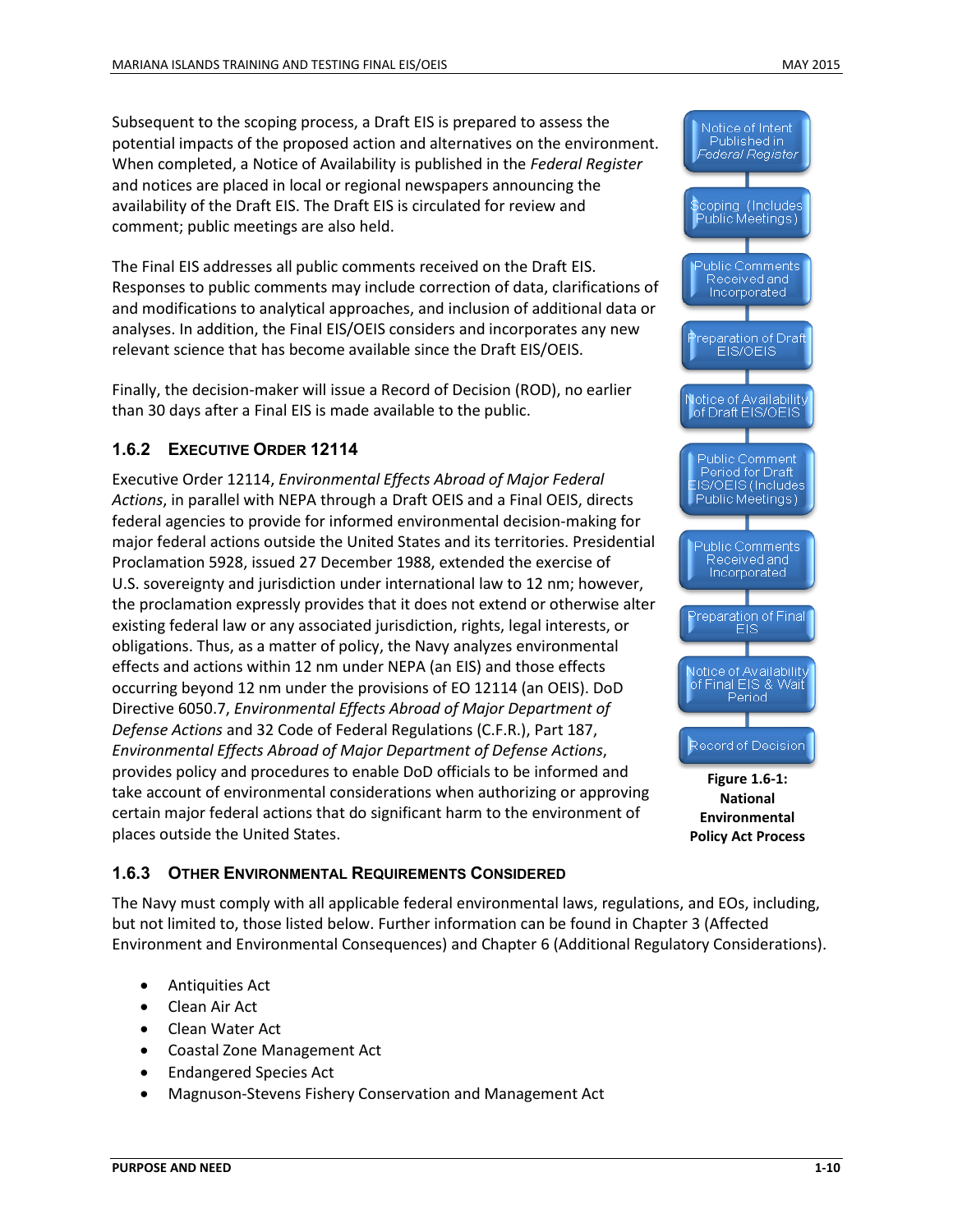- Marine Mammal Protection Act
- Migratory Bird Treaty Act
- National Historic Preservation Act
- National Marine Sanctuaries Act
- Rivers and Harbors Act
- EO 12898, *Federal Actions to Address Environmental Justice in Minority Populations and Low-Income Populations*
- EO 12962, *Recreational Fisheries*
- EO 13045, *Protection of Children from Environmental Health Risks and Safety Risks*
- EO 13089, *Coral Reef Protection*
- EO 13112, *Invasive Species*
- EO 13158, *Marine Protected Areas*
- EO 13547, *Stewardship of the Ocean, Our Coasts, and the Great Lakes*

## <span id="page-14-0"></span>**1.7 SCOPE AND CONTENT**

In this EIS/OEIS, the Navy assessed military readiness training and testing activities (activities conducted by all U.S. services: Navy, Marine Corps, Air Force, Army, and the Coast Guard<sup>9</sup>) that could potentially impact human and natural resources, especially marine mammals, sea turtles, and other marine resources, terrestrial resources, and cultural resources. The range of alternatives includes the No Action and other reasonable courses of action. In this EIS/OEIS, the Navy analyzed direct, indirect, cumulative, short-term, long-term, irreversible, and irretrievable impacts. The Navy is the lead agency for the Proposed Action and is responsible for the scope and content of this EIS/OEIS. Cooperating agencies include NMFS, the U.S. Air Force, and the U.S. Coast Guard. The NMFS is a cooperating agency because of its expertise and regulatory authority over marine resources. The U.S. Air Force is a cooperating agency as a stakeholder in the Study Area. The U.S. Coast Guard is a cooperating agency because of its expertise, its federal regulator authority, and its maritime law enforcement mission in the Study Area. The Navy will use this new analysis to comply with and consider all federal regulations (e.g., MMPA, ESA, Migratory Bird Treaty Act, Magnuson Stevens Fisheries Conservation and Management Act, and the Coastal Zone Management Act, as applicable, in all appropriate territories).

In accordance with Council on Environmental Quality Regulations, 40 C.F.R. §1505.2, the Navy will issue a ROD that provides the rationale for choosing one of the alternatives. The decision will be based on factors analyzed in this EIS/OEIS, including military training and testing objectives, best available science and modeling data, potential environmental impacts, and public interest.

### <span id="page-14-1"></span>**1.8 ORGANIZATION OF THIS ENVIRONMENTAL IMPACT STATEMENT/OVERSEAS ENVIRONMENTAL IMPACT STATEMENT**

To meet the need for decision-making, this EIS/OEIS is organized as follows:

- Chapter 1 describes the purpose of and need for the Proposed Action.
- Chapter 2 describes the Proposed Action, alternatives considered but eliminated in the EIS/OEIS, and alternatives to be carried forward for analysis in the EIS/OEIS.
- Chapter 3 describes the existing conditions of the affected environment and analyzes the potential impacts of the training and testing activities in each alternative.

 $\overline{a}$ 

<sup>&</sup>lt;sup>9</sup> Joint training and testing activities may include foreign allies and partners.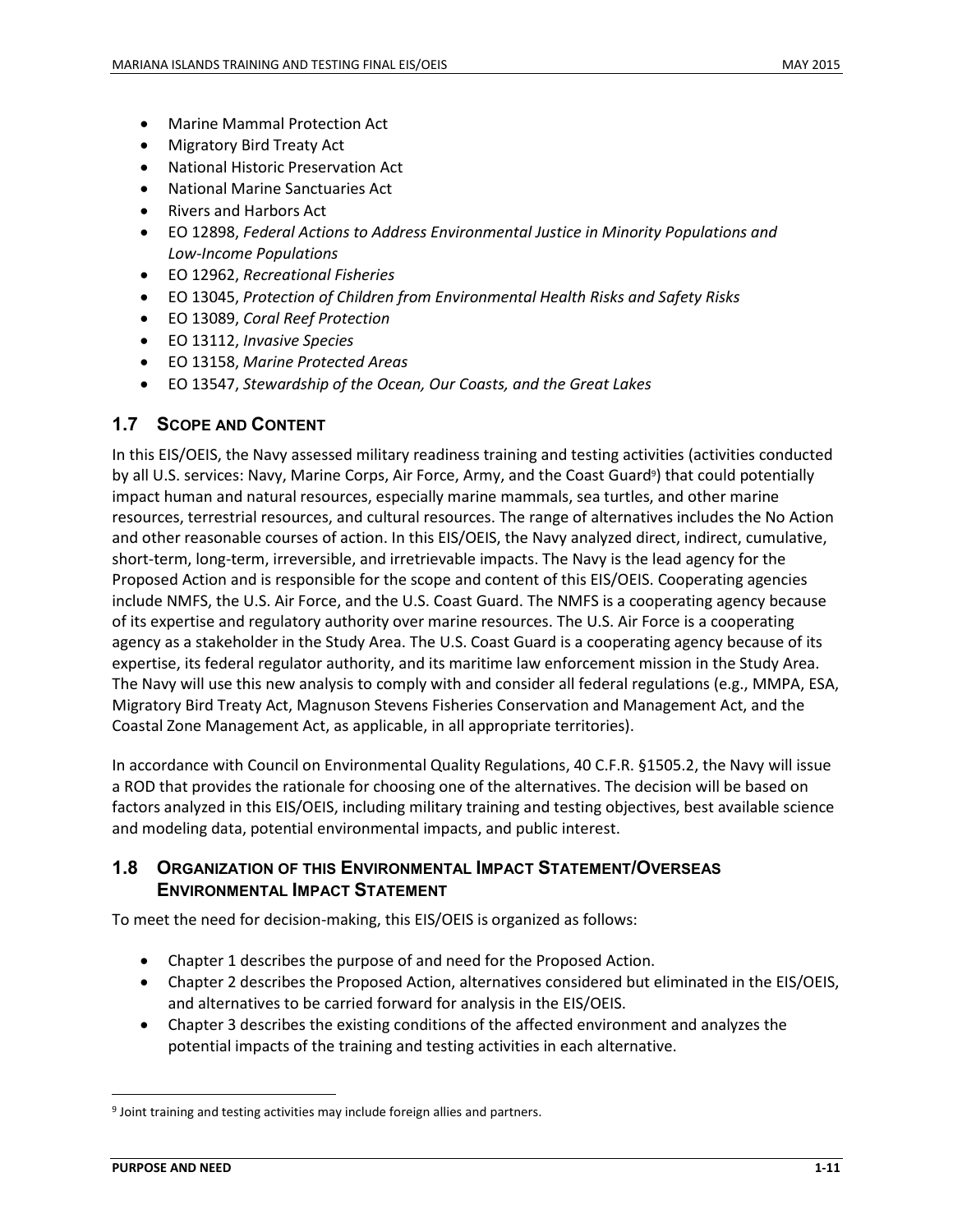- Chapter 4 describes the analysis of cumulative impacts, which are the impacts of the Proposed Action when added to past, present, and reasonably foreseeable future actions.
- Chapter 5 describes the measures the Navy evaluated that could mitigate impacts to the environment.
- Chapter 6 describes how the Navy complies with other federal, state, and local plans, policies, and regulations.
- Chapter 7 includes a list of the EIS/OEIS preparers.
- Appendices provide technical information that supports the EIS/OEIS analyses and its conclusions.

## <span id="page-15-0"></span>**1.9 RELATED ENVIRONMENTAL DOCUMENTS**

The progression of NEPA/EO 12114 documentation for service activities has developed from planning individual range complex exercises and testing activities to theater assessment planning that spans multiple years and covers multiple range complexes. The following are publicly available documents related to Navy training and testing activities and may be referenced in this EIS/OEIS, as appropriate:

- *Environmental Assessment, Beddown of Training and Support Initiatives at Northwest Field Andersen Air Force Base, Guam*, June 2006 [\(Department of the Air Force 2006a\)](#page-18-1)
- *Final Environmental Impact Statement, Establishment and Operation of an Intelligence, Surveillance, Reconnaissance, and Strike Capability Andersen Air Force Base, Guam*, November 2006 [\(Department of the Air Force 2006b\)](#page-18-2)
- *Final Environmental Impact Statement, Guam and CNMI Military Relocation Relocating Marines from Okinawa, Visiting Aircraft Carrier Berthing, and Army Air and Missile Defense Task Force*, July 2010 [\(U.S. Department of the Navy 2010b\)](#page-18-3)
- *Addendum to the Guam and CNMI Military Relocation Final Environmental Impact Statement*, July 2010 [\(U.S. Department of the Navy 2010a\)](#page-18-4)
- *Final Overseas Environmental Assessment, Notification for Air/Surface International Warning Areas*, June 2002 [\(Department of Defense 2002\)](#page-18-5)
- *Mariana Islands Range Complex Environmental Impact Statement/Overseas Environmental Impact Statement*, May 2010 (U.S. Department of the Navy 2010c)
- *Final Environmental Impact Statement, Military Training in the Marianas*, June 1999 [\(Department of Defense 1999a](#page-18-6))
- *Record of Decision for Military Training in the Marianas*, July 1999 [\(Department of Defense](#page-18-6)  [1999b](#page-18-6))
- *Acoustic Impact Analysis for the North Pacific Acoustic Laboratory (NPAL) Philippine Sea 2010 Through 2011 Experiment*, February 2011 (U.S. Department of the Navy 2011)
- *Final Environmental Impact Statement for Designation of an Ocean Dredged Material Disposal Site Offshore of Guam*, March 2010 (U.S. Department of the Navy 2010e)
- *Mariana Islands Range Complex Airspace Final Environmental Assessment (EA)/Overseas Environmental Assessment (OEA) and Finding of No Significant Impact/Finding of No Significant Harm*, June 2013 (U.S. Department of the Navy 2013)
- *Final Supplemental Environmental Impact Statement/Overseas Environmental Impact Statement for Surveillance Towed Array Sensor System Low Frequency Active Sonar (SURTASS LFA), June 2012* (U.S. Department of the Navy 2012)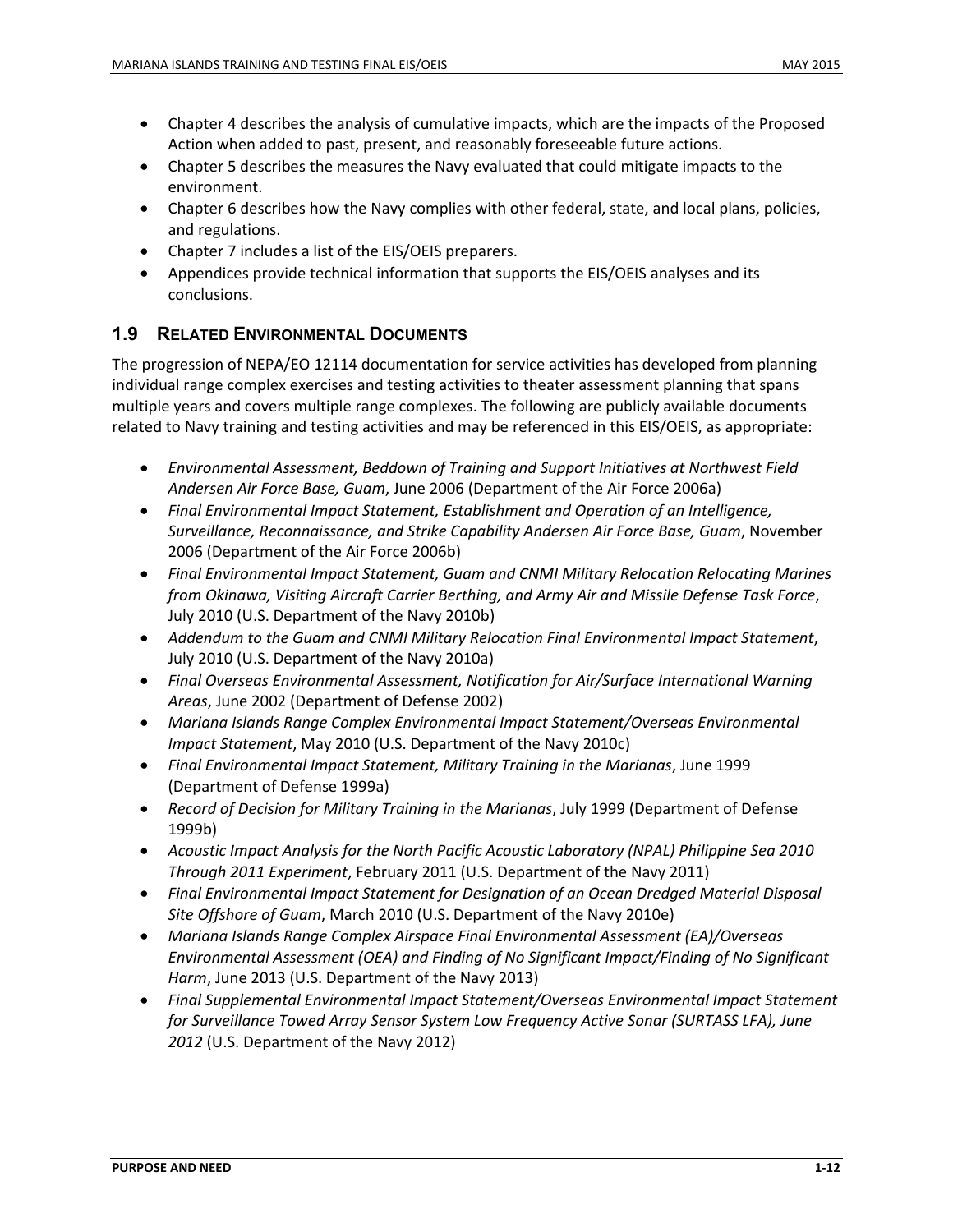## <span id="page-16-0"></span>**1.10 ONGOING ENVIRONMENTAL DOCUMENTS IN THE STUDY AREA**

The following environmental documents relate to projects within the Study Area and are currently in the pre-planning or development of analyses stages. The MITT EIS/OEIS only analyzes the sustainment of current operations in the MITT Study Area on Guam and the CNMI; new programs or actions, as they relate to other uses of land space in the MITT Study Area, will be analyzed in these various documents. A summary of these projects are provided below and analyzed as appropriate in Chapter 4 (Cumulative Impacts).

- *Divert Activities and Exercises, Guam and Commonwealth of Northern Mariana Islands Environmental Impact Statement.* This EIS is being prepared by the U.S. Air Force to assess improvements to existing airports and associated infrastructure in the Mariana Islands in support of expanding mission requirements and to achieve divert capabilities in the western Pacific. The Notice of Intent was published in the Federal Register in September 2011, and the draft EIS was published in June 2012.
- *Guam and CNMI Military Relocation (2012 Roadmap Adjustments) Supplemental Environmental Impact Statement*. The Joint Guam Program Office is preparing a Supplemental EIS to the Guam and CNMI Military Relocation EIS. The proposed action is to construct and operate a Live-Fire Training Range Complex that allows for simultaneous use of all firing ranges to support training and operations on Guam for the relocated Marines (a force of approximately 5,000 Marines and approximately 1,300 dependents) on Guam and a main cantonment area of sufficient size and layout to provide military support functions, including family housing. In addition, the Proposed Action also includes the construction of utilities and infrastructure to support the range complex, main cantonment, and housing. The Notice of Intent to complete an EIS/OEIS was published in the *Federal Register* in February 2012. Three public scoping meetings were held on Guam on 17, 19, and 20 March 2012. The Draft Supplemental EIS was made available to the public on 18 April 2014.
- *CNMI Joint Military Training Environmental Impact Statement.* The U.S. Pacific Command (PACOM) is preparing an EIS to analyze the need to establish ranges and training areas in the Western Pacific to meet the consolidated unfilled training requirements of the Service Components. The additional training capabilities and capacity are needed to ensure that U.S. Forces in the PACOM area of responsibility are capable of meeting their U.S. Code Title 10 responsibilities to maintain, equip, and train combat-ready forces to meet U.S. mission for military readiness in the region. The Notice of Intent to complete an EIS was published in the *Federal Register* on 14 March 2013.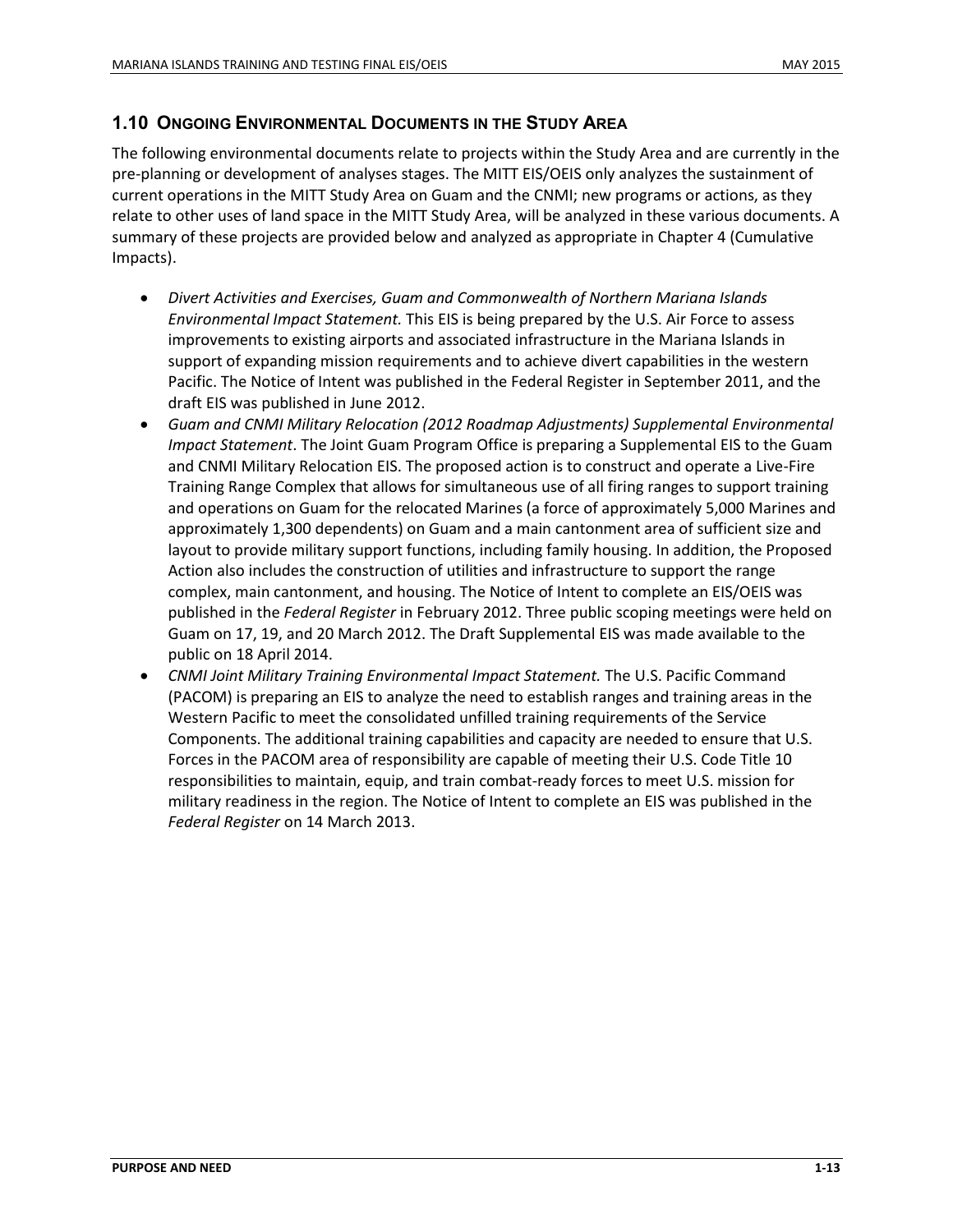This Page Intentionally Left Blank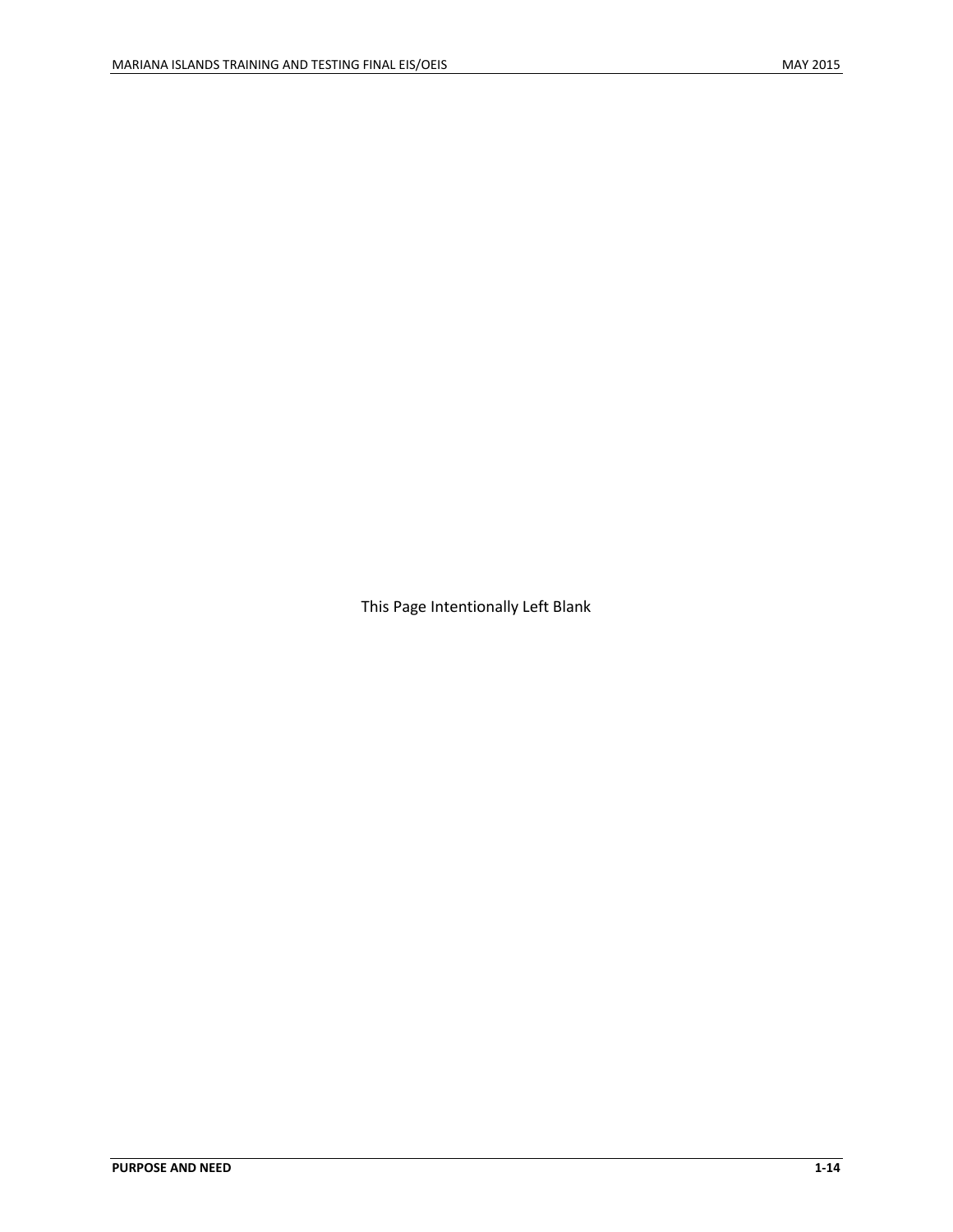## **REFERENCES**

- <span id="page-18-6"></span>Department of Defense. (1999a). Military Training in the Marianas Final Environmental Impact Statement. Prepared by Belt Collins, Hawaii.
- Department of Defense. (1999b). Record of Decision for Military Training in the Marianas.
- <span id="page-18-5"></span>Department of Defense. (2002). Final Overseas Environmental Assessment Notification for Air/Surface International Warning Areas.
- <span id="page-18-1"></span>Department of the Air Force. (2006a). Environmental Assessment Beddown of Training and Support Initiatives at Northwest Field, Andersen Air Force Base, Guam. Hickam Air Force Base, Hawaii.
- <span id="page-18-2"></span>Department of the Air Force. (2006b). Final Environmental Impact Statement Establishment and Operation of an Intelligence, Surveillance, Reconnaissance, and Strike Capability Andersen Air Force Base, Guam. (Vol. 1, 2).
- <span id="page-18-0"></span>U.S. Department of the Navy. (2000). Compliance with Environmental Requirements in the Conduct of Naval Exercises or Training At Sea. (p. 11). Prepared by The Under Secretary of the Navy.
- <span id="page-18-4"></span>U.S. Department of the Navy. (2010a). Addendum to the Guam and CNMI Military Relocation Final Environmental Impact Statement.
- <span id="page-18-3"></span>U.S. Department of the Navy. (2010b). Guam and CNMI Military Relocation Relocating Marines from Okinawa, Visiting Aircraft Carrier Berthing, and Army Air and Missile Defense Task Force. (Vol. 1–9).
- U.S. Department of the Navy. (2010c). Mariana Islands Range Complex EIS/OEIS. (Vol. 1–3).
- [U.S. Department of the Navy.](#page-18-0) (2010d). Concept of Operations for Phase II Environmental Planning and Compliance for Navy Military Readiness and Scientific Research Activities At Sea.
- U.S. Department of the Navy. (2010e). Final Environmental Impact Statement for Designation of an Ocean Dredged Material Disposal Site Offshore of Guam.
- U.S. Department of the Navy. (2011). Acoustic Impact Analysis for the North Pacific Acoustic Laboratory (NPAL) Philippine Sea 2010 Through 2011 Experiment Office of Naval Research (Ed.). (pp. 79).
- U.S. Department of the Navy. (2012). Final Supplemental Environmental Impact Statement/Overseas Environmental Impact Statement for Surveillance Towed Array Sensor System Low Frequency Active Sonar (SURTASS LFA).
- U.S. Department of the Navy. (2013). Mariana Islands Range Complex Airspace Final Environmental Assessment/Overseas Environmental Assessment and Finding of No Significant Impact/Finding of No Significant Harm.